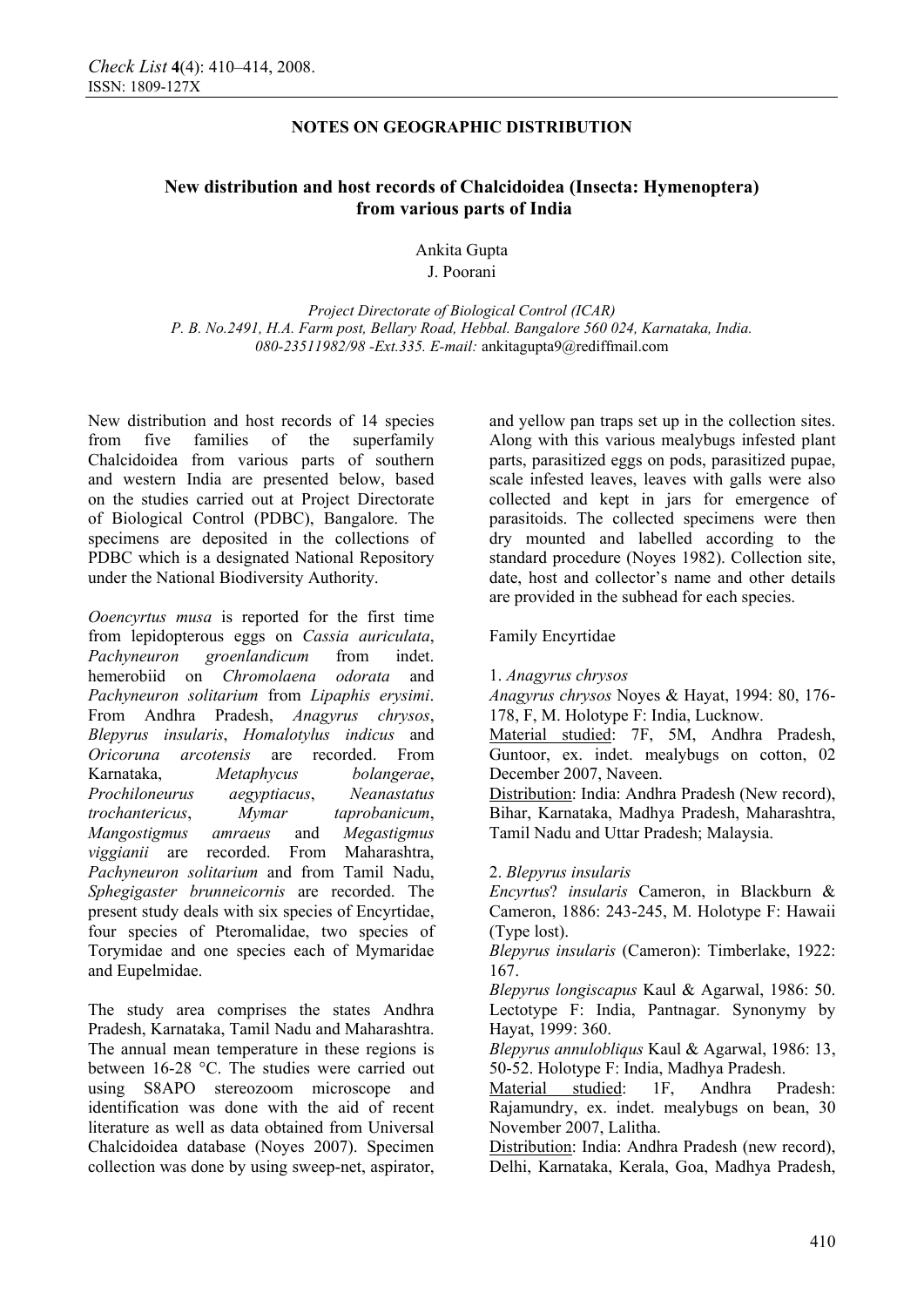Maharashtra, Orissa, Tamil Nadu, Uttaranchal, Uttar Pradesh and West Bengal; Sri Lanka; Malaysia.

3. *Homalotylus indicus* (Figure 1)

*Neoaenasioidea indica* Agarwal, 1966: 73-74, F, M. Holotype F: India, Aligarh.

*Prochiloneurus nipaecocci* Subba Rao, 1967: 1, F. Holotype F: India, Delhi. Synonymy by Anis & Hayat, 1998: 208.

*Homalotylus indicus* (Agarwal): Hayat, Alam & Agarwal, 1975: 65, 67, F, M. India, Aligarh & Shoranur.

*Echthroplexis shafii* Fatima & Agarwal, 1994: 281, F. Holotype F: India, Aligarh. Synonymy by Anis & Hayat, 1998: 208.

Material studied: 1F, 1M, Andhra Pradesh: Guntoor, ex. indet. mealybugs on cotton, 02 December 2007, Ankita.

Distribution: Andhra Pradesh (New record), Delhi, Kerala, Rajasthan, Uttar Pradesh and Tamil Nadu.



**Figure 1:** *Homalotylus indicus*

#### 4. *Metaphycus bolangerae*

*Metaphycus bolangerae* Hayat, in Hayat *et al*., 2003: 313-314, F, M. Holotype F: India, Bangalore.

Material studied: 2F, Karnataka: Bangalore, ex. *Saissetia* sp., 14 October 2007, Ankita.

Distribution: India: Karnataka (New host record on *Saissetia* sp.). It was recorded earlier from *Ceroplastes actiniformis* (Homoptera: Coccidae) on sandalwood.

### 5. *Ooencyrtus musa*

*Ooencyrtus musa* Huang & Noyes, 1994: 15, 77- 78, Holotype F: India, Karnataka, Bannerghatta.

Material studied: 2F, 1M, Karnataka, ex. indet. lepidopterous eggs on *Cassia auriculata,* 20 October 2007, Ankita.

Host: For the first time this species is recorded from any known host *viz*. indet. lepidopterous eggs on *Cassia auriculata.*

Distribution: India: Karnataka.

6. *Prochiloneurus aegyptiacus* (Mercet)

*Achrysopophagus aegyptiacus* Mercet, 1929: 5, 360.

*Prochiloneurus aegyptiacus* (Mercet): Niyazov, 1968: 899.

*Prochiloneurus valparianus* Mani & Kaul, 1974: 66-68, F. Holotype F: India, Anamalai Hills. Synonymy by Fatima & Shafee, 1994: 24.

*Prochiloneurus indicus* Shafee, Alam & Agarwal, 1975: 49-50, F, M. Holotype F: India, Coimbatore. Synonymy by Fatima & Shafee, 1994: 24.

Material studied: 1F, Karnataka: Hessarghatta, ex. indet. mealy bugs on pomelo, 18 July 2007, Ankita.

Distribution: India: Karnataka (new record), Kerala, Tamil Nadu and Andhra Pradesh.

Family Eupelmidae

### 7. *Neanastatus trochantericus*

*Neanastatus trochantericus* Gahan, 1919: 56, 520. F, India, Tamil Nadu.

*Neanastatus trochantericus* Gahan: Narendran, 1996: 81.

Material studied: 1M, Karnataka: Hessarghatta, sweeping on grasses, 19 September 2007, Ankita. Distribution: India: Karnataka (new record) and Tamil Nadu.

## Family Mymaridae

8. *Mymar taprobanicum*

*Mymar taprobanicum* Ward, 1875: 11, 197. F, Srilanka.

*Mymar tyndalli* Girault, 1912: 1, 168. Holotype F, Australia, Queensland.

*Mymar antillanum* Dozier, 1937: 21, 130. Puerto Rico.

*Mymar indica* Mani, 1942: 4, 160. India.

*Oglobliniella aegyptiaca* Soyka, 1950: 34, 131. Egypt.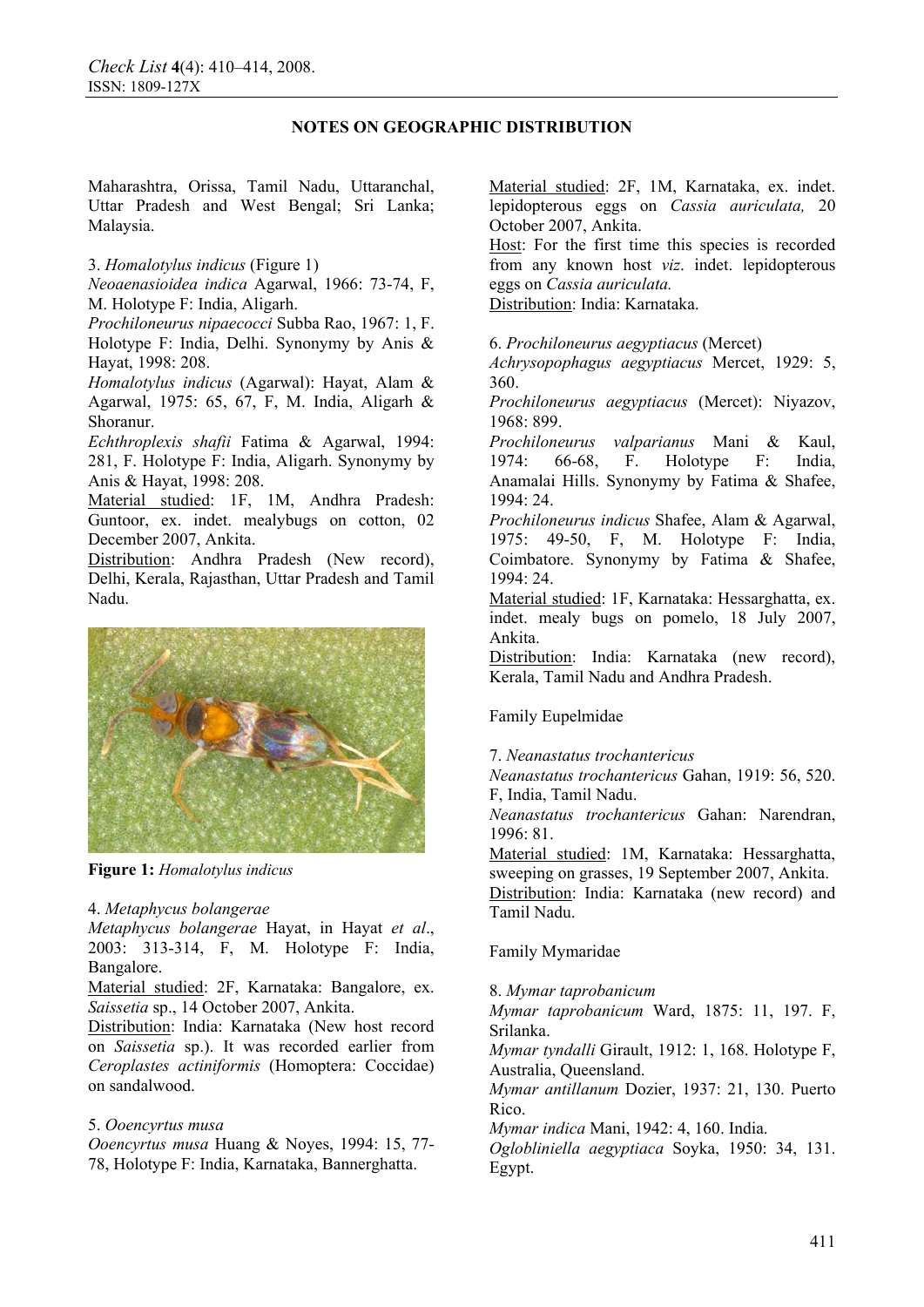Material studied: 1F on slide, Karnataka: Bangalore, yellow pan trap, 05 December 2007, Ankita.

Distribution: India: Karnataka (new record), Delhi, Madhya Pradesh and Rajasthan.

Family Pteromalidae

9. *Oricoruna arcotensis*

*Pachycrepoides arcotensis* Mani & Kurian, 1953: 15, 11. F, India, N. Arcot. (Lost).

*Pachycrepoides coorgensis* Mani & Kurian, 1953: 15, 10. M, F, India, Bangalore (lost).

Material studied: 1F, Andhra Pradesh: Tirupathi vet. College, Resting on bamboo leaf, 16 January 2007, Ankita.

Distribution: Andhra Pradesh (new record), Bihar, Jharkhand, Karnataka and Tamil Nadu.

#### 10. *Pachyneuron groenlandicum*

*Pteromalus groenlandicus* Holmgren, 1872: 29, 100, M, F. Lectotype F: Greenland.

*Pachyneuron karnalensis* Mani, 1939: 1, 85. F, India, Karnal.

*Pachyneuron umbratum* Delucchi, 1955: 38, 132- 133. F, Switzerland.

*Pachyneuron bakrotu,* Mani & Saraswat, 1974: 3, 102. F, India, Dalhousie.

Host: Hemerobiidae is a new host record for this species. Earlier records were from *Ischiodon* sp. on *Cassia* sp. and syrphids associated with *Brachycaudus* sp.

Material studied: 1F; Karnataka: Bangalore, ex. Indet. Hemerobiid on *Chromolaena odorata,* 15 September 2006, Ankita.

Distribution: India: Delhi, Haryana, Himachal Pradesh, Kerala, Karnataka, Orissa, Tamil Nadu, Jammu & Kashmir; Europe.

#### 11. *Pachyneuron solitarium*

*Pachyneuron coccorum* Linneaus, 1758. Syst. Nat.  $10^{th}$  Ed.

*Pachyneuron solitarius* Hartig, 1838: 1, 250. Lectotype F: Germany.

Material studied: 1F, Maharashtra: Akola, ex. *Lipaphis erysimi* Kalt, 23 January 2006, Joshi.

Host: This species has a wide range of hosts, hyperparasitising aphids, coccids, etc. but no host data was available from India. For the first time it is recorded from *Lipaphis erysimi* in India.

Distribution: India: Maharashtra (new record) and Kerala; Japan; Europe.

12. *Sphegigaster brunneicornis*

*Trigonogastra brunneicornis* Ferrière, 1930: 21, 356-357. Lectotype F: Sri Lanka, Peradeniya.

Material studied: 1F, Tamil Nadu, ex. Pupae of stem fly, 10 October 2007, Tamil Nadu Agricultural University collection.

Distribution: India: Tamil Nadu (new record) and Kerala; Sri Lanka.

Family Torymidae

13. *Mangostigmus amraeus*

*Neomegastigmus amraeus* Chandy Kurian, 1953: 2, 241. Holotype F: India.

*Mangostigmus amraeus* (Chandy Kurian): Boucek, 1986.

*Mangostigmus amraeus* (Chandy Kurian): Narendran, 1994: 32-33.

Material studied: 6F, 1M, Karnataka: Thalaghatapura, ex. Galls on *Mangifera indica*, Ankita.

Distribution: India: Karnataka (new record), Uttar Pradesh; Malaysia; Thailand.

#### 14. *Megastigmus viggianii* (Figure 2)

*Megastigmus viggianii* Narendran & Sureshan, 1988: 45, 38-41, M, F. Holotype F: India. *Megastigmus viggianii* Narendran & Sureshan: Narendran, 1994: 29-30.



**Figure 2:** *Megastigmus viggianii*

Material studied: 2F, 2M, Karnataka: Yana, ex. Leaf galls on indet tree, 05 November 2007, Ankita. 5F, Karnataka: Hessarghatta, ex. Leaf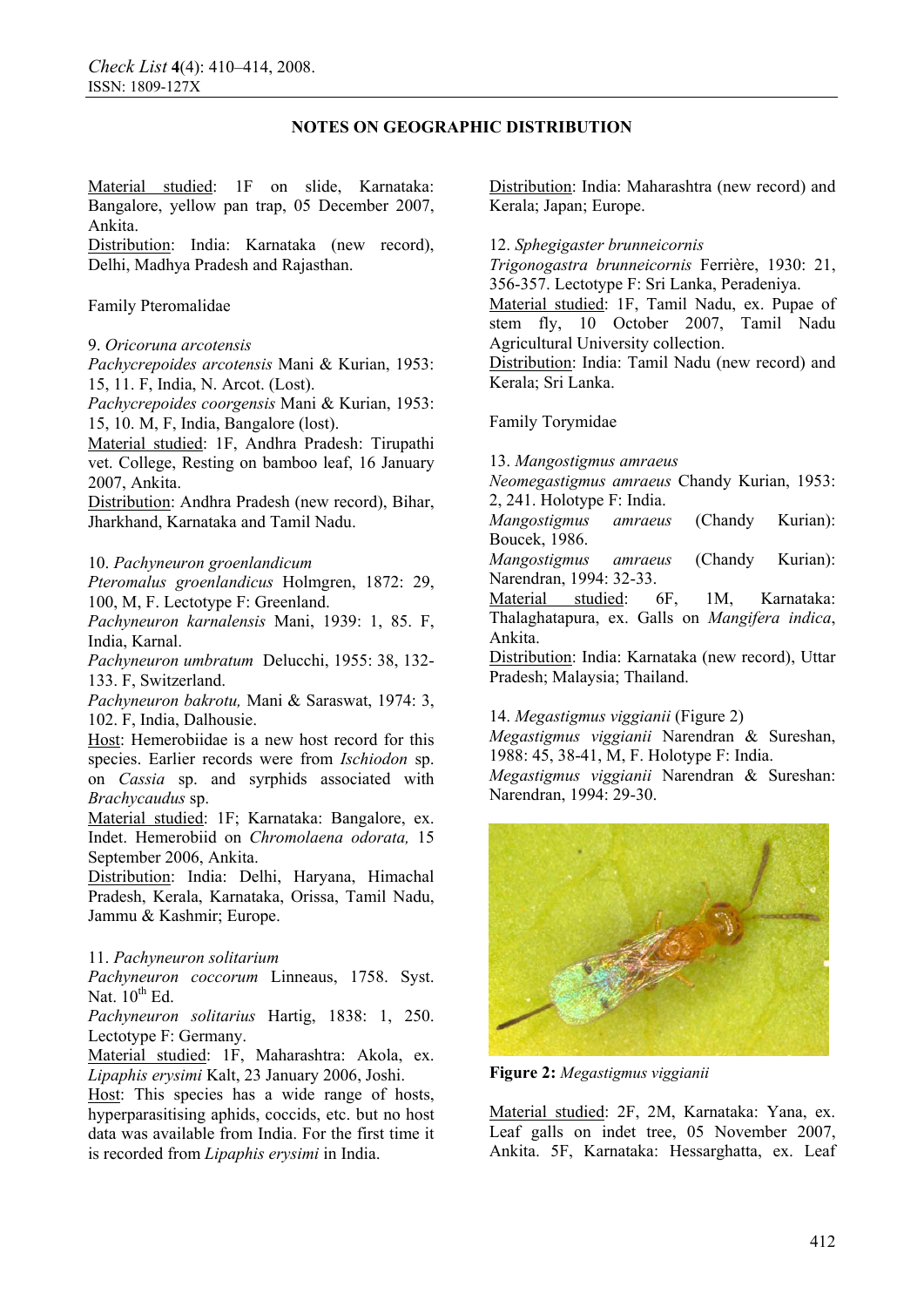galls on *Eucalyptus* sp. infested with *Leptocybe invasa* Fisher and La Salle, 09 June 2008, Ankita. Distribution: Karnataka (new record) and Kerala.

*Metaphycus bolangerae* is reported from *Saissetia*  sp. which is a new host record. Earlier record was from *Ceroplastes actiniformis* (Homoptera: Coccidae) on sandalwood. The host of *Ooencyrtus musa*, which is endemic to Karnataka, was not known. For the first time, this species has been found parasitizing lepidopterous eggs on *Cassia auriculata* The known host range of *Pachyneuron groenlandicum* includes dipterans, *viz*., *Ischiodon* sp. on *Cassia* sp. and syrphids associated with *Brachycaudus* sp. We

recorded it from an indeterminate hemerobiid (Neuroptera) on *Chromolaena odorata*. This species occurs throughout the country. *Pachyneuron solitarium* was found to be associated with various aphids and coccids from various parts of the world, but for the first time it is recorded from *Lipaphis erysimi* in India. This species was prevalent in south India but our study reports that its range extendes to western India also. *Mangostigmus amraeus*  prevalent in North India has been found to exist in south India also. *Megastigmus viggianii* was found to be associated with eucalyptus galls infested by the gall wasp, *Leptocybe invasa* for the first time.

#### **Acknowledgements**

This work was carried out under the Network Project on Insect Biosystematics funded by the Indian Council of Agricultural Research, New Delhi.

**————————————————** 

**————————————————** 

#### **Literature cited**

- Agarwal, M. M. 1966. Three undescribed genera and species of Encyrtidae (Hymenoptera-Chalcidoidea) parasitic on coccids. Proceedings of the Indian Academy of Sciences (B) 63(2): 73.
- Anis, S. B. and M. Hayat. 1998. The Indian species of *Homalotylus* (Hymenoptera: Encyrtidae). Oriental Insects 32: 191-218.
- Boucek, Z. 1986. Taxonomic study of chalcidoid wasps (Hymenoptera) associated with gall midges (Diptera: Cecidomyiidae) on mango trees. Bulletin of Entomological Research 76 (3): 393-407.
- Blackburn, T. and P. Cameron. 1886. On the Hymenoptera of the Hawaiian Islands. Memoirs of the Manchester Literary and Philosophical Society 10(3): 243.
- Chandy, K. 1953. Description of a new chalcid parasite of midge of echinate gall on mango leaf. Agra University Journal of Research (Science) 2: 241.
- Delucchi, V. 1955. Beiträge zur Kenntnis der Pteromaliden (Hym., Chalcidoidea). I. Zeitschrift für Angewandte Entomologie 38: 132.
- Dozier, H. L. 1937. Descriptions of miscellaneous chalcidoid parasites from Puerto Rico (Hymenoptera). Journal of Agriculture of the University of Puerto Rico 21: 130.
- Fatima, A. and M. M. Agarwal. 1994. Two new species of Encyrtidae (Hymenoptera: Chalcidoidea) from Aligarh (India). Journal of Entomological Research 17(4): 279-282.
- Fatima, A. and S. A. Shafee. 1994. Studies on the taxonomy of the Indian encyrtids (Hymenoptera: Encyrtinae). Aligarh Muslim University Publications (Zoological series) on Indian Insect types 15: 141.
- Ferrière, C. 1930. Notes on Asiatic Chalcidoidea. Bulletin of Entomological Research 21(3): 356.
- Girault, A. A. 1912. Australian Hymenoptera Chalcidoidea. II. The family Mymaridae with descriptions of new species. Memoirs of the Queensland Museum 1: 168.
- Gahan, A.B. 1919. Report on a small collection of Indian parasitic Hymenoptera. Proceedings of the United States National Museum 56: 520.
- Hartig, T. 1838. Uber den Raupenfrass im Koniglichen Charlottenburger Forste unfern Berlin, wahrend des Sommers 1837. Jahresberichte über die Fortschritte der Forstwissenschaft und Forstlichen Naturkundede im Jahre 1836 und 1837 nebst Original-Abhandlungen aus dem Gebiete und Cameralisten 1(2): 250.
- Hayat, M. 1999. Taxonomic notes on Indian Encyrtidae (Hymenoptera: Chalcidoidea) - V. Oriental Insects 33: 349-407.
- Hayat, M., S. M. Alam and M. M. Agarwal. 1975. Taxonomic survey of encyrtid parasites (Hymenoptera: Encyrtidae) in India. Aligarh Muslim University Publications (Zoological series) on Indian Insect Types 9 (1-3): 1-112.